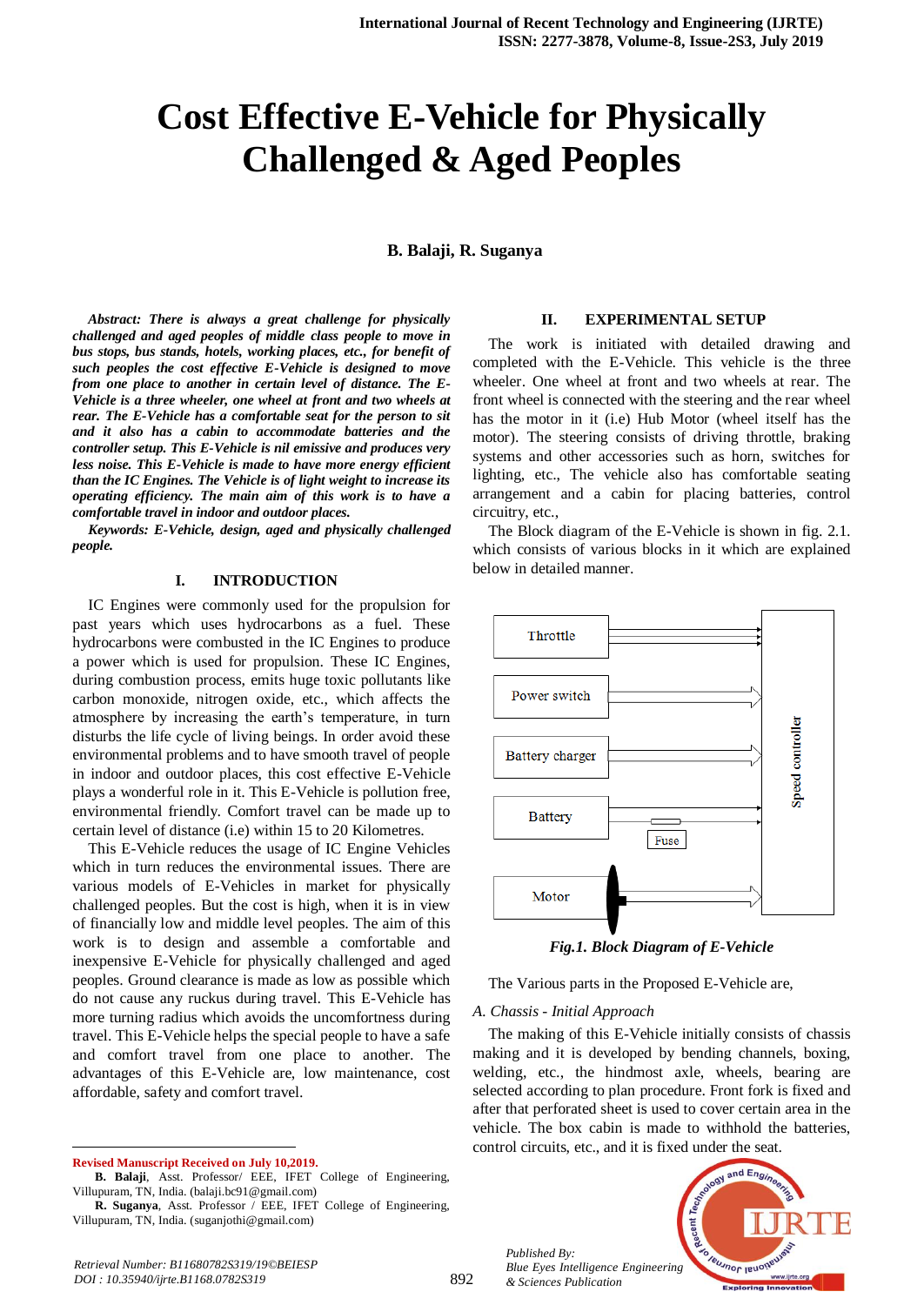Finally the front wheel is mounted with the steering set up and the wheels which has motor (hub motor) in it is also mounted at the rear part of the vehicle. The hub motor is connected with the battery. The chassis is fixed with front and rear lights, speedometer, indicating lights, horn, etc.,



*Fig.2. Chassis of the E-Vehicle*

### *B. Power Supply Element*

Power Supply Element is the key and vital element in this Vehicle. This Power Supply Element consists of battery, Plug in and Plug out cables, etc., The battery is important part in the Power Supply System and it should ensure that battery storage capacity is double the power that required in day time. Here the battery supplies voltage of about 48V. The battery used is lithium ion battery and each cell is of 12V capacity.



*Fig.3. Li-ion Batteries in E-Vehicle*

# *C. Wheels*

E-Vehicle consists of three wheels, one wheel at front and **IV**. two wheels at rear. The rear wheel is hub motor. This hub motor is connected to the battery by means of throttle and the controller. Throttle is used to adjust the speed of the hub motor. Supporting wheels can fixed which provides furthermore mechanical strength of the E-Vehicle.



*Fig.4. Hub Motor*

#### *D. Controller*

The operation of E-Vehicle is controlled by the controller. The Vehicle control is done by electrical units. The control functions includes throttle control, braking, lighting, etc.,



*Fig.5. Control Circuit*

## **III. SPECIFICATION OF THE E-VEHICLE**

The Specification of the E-Vehicle is given in the below Table-1

| 1. | Motor                   | Brushless DC Motor (Hub)<br>Motor) |
|----|-------------------------|------------------------------------|
| 2. | <b>Battery Capacity</b> | 48 V                               |
| 3. | Power Rating            | 250 W                              |
| 4. | Charging Time           | 50 Mins                            |
| 5. | Maximum Speed           | $30$ Kms                           |
| 6. | Chassis                 | Mild Steel round rod               |
| 7. | Wheels                  | $3-1$ (front) & 2 (rear)           |
| 8. | Weight                  | 32 Kg                              |
| 9. | Load Capacity           | 150 Kg                             |

**Table – 1; Specification of E-Vehicle**

### **IV. BUDGET ESTIMATION OF THE E-VEHICLE & ANALYTICAL RESULTS**

The Specification of the E-Vehicle is given in the below Table-2

| S. No | <b>Components</b>         | Budget (Rs./-) |  |
|-------|---------------------------|----------------|--|
| 1.    | Wheel with brushless DC   | $12,000/-$     |  |
|       | motor (Hub Motor)         |                |  |
| 2.    | Controller Unit           | $6,000/-$      |  |
| 3.    | Lithium Ion Battery (48V) | $6,000/-$      |  |
| 4.    | <b>Chassis of Vehicle</b> | $7,000/-$      |  |
| 5.    | Other Accessories         | $2,500/-$      |  |
| Total |                           | $33,500/-$     |  |

**Table – 2; Budget of E-Vehicle**

The below fig is the photograph of the proposed Cost Effective E-Vehicle for

Physically Challenged and Aged People.

*Published By:*

*& Sciences Publication*